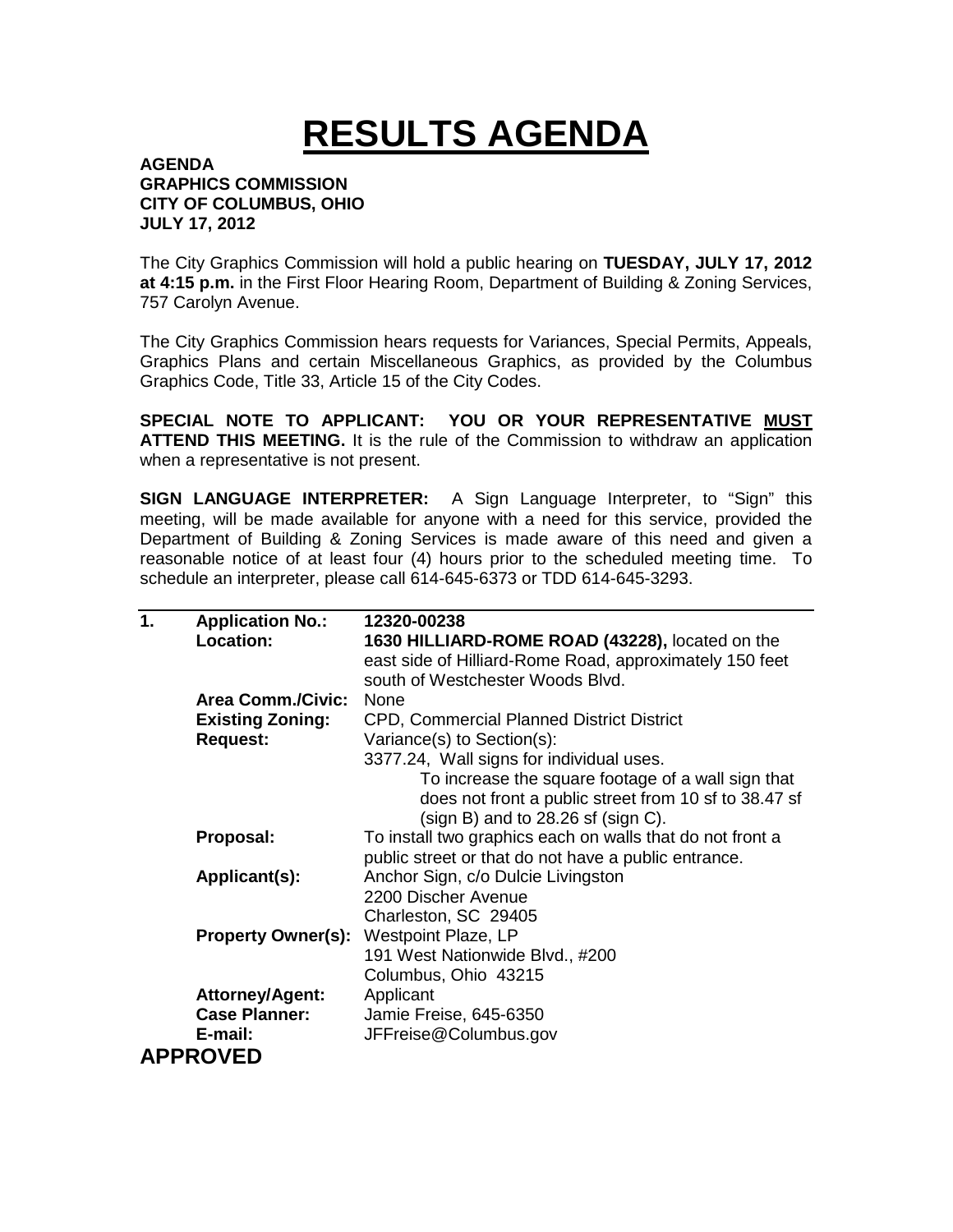| 2. | <b>Application No.:</b><br><b>Location:</b>   | 12320-00239<br>1000 WEST BROAD STREET (43222), located at the<br>northeast corner of Rodgers Avenue and West Broad<br>Street. |
|----|-----------------------------------------------|-------------------------------------------------------------------------------------------------------------------------------|
|    |                                               | Area Comm./Civic: Franklinton Area Commission                                                                                 |
|    | <b>Existing Zoning:</b>                       | L-C-4, Limited Commercial District                                                                                            |
|    | <b>Request:</b>                               | Variance(s) to Section(s):                                                                                                    |
|    |                                               | 3372.606, Graphics.                                                                                                           |
|    |                                               | To allow automatic changeable copy in an urban<br>commercial overlay.                                                         |
|    | Proposal:                                     | To convert a maunal copy gas price sign to automatic                                                                          |
|    |                                               | changeable copy.                                                                                                              |
|    | Applicant(s):                                 | Allied Sign Co., Inc., c/o Stanley W. Young III                                                                               |
|    |                                               | PO Box 07760, 818 Marion Road                                                                                                 |
|    |                                               | Columbus, Ohio 43207                                                                                                          |
|    | <b>Property Owner(s):</b> Sunshine Plus, Inc. |                                                                                                                               |
|    |                                               | 4220 Orders Road                                                                                                              |
|    |                                               | Grove City, Ohio 43123                                                                                                        |
|    | <b>Attorney/Agent:</b>                        | Applicant                                                                                                                     |
|    | <b>Case Planner:</b>                          | Jamie Freise, 645-6350                                                                                                        |
|    | E-mail:                                       | JFFreise@Columbus.gov                                                                                                         |
|    | <b>APPROVED</b>                               |                                                                                                                               |

**3. Application No.: 12320-00243 Location: 5450 RENNER ROAD (43228),** located on the north side of Renner Rd., at the termini of St. James Lutheran Ln. and of Rentra Dr. **Area Comm./Civic:** None **Existing Zoning:** CPD, Commercial Planned District<br> **Request:** Variance(s), Special Permit or Grap Variance(s), Special Permit or Graphics Plan 3377.20, Permanent on-premises wall and window signs. To increase the allowable graphic area of signs B, C & D from 10 sq. ft. to 65 sq. ft. 3377.03, Permanent on-premises signs. To allow the display of three wall signs that are not directed to a public street. 3377.24, Wall signs for individual uses. To allow the display of three wall signs on a wall without a public entrance and which do not face a public street and to allow a sign on each wall to exceed 10 sq. ft. and be illuminated; to allow 65 sq. ft. illuminated signs.